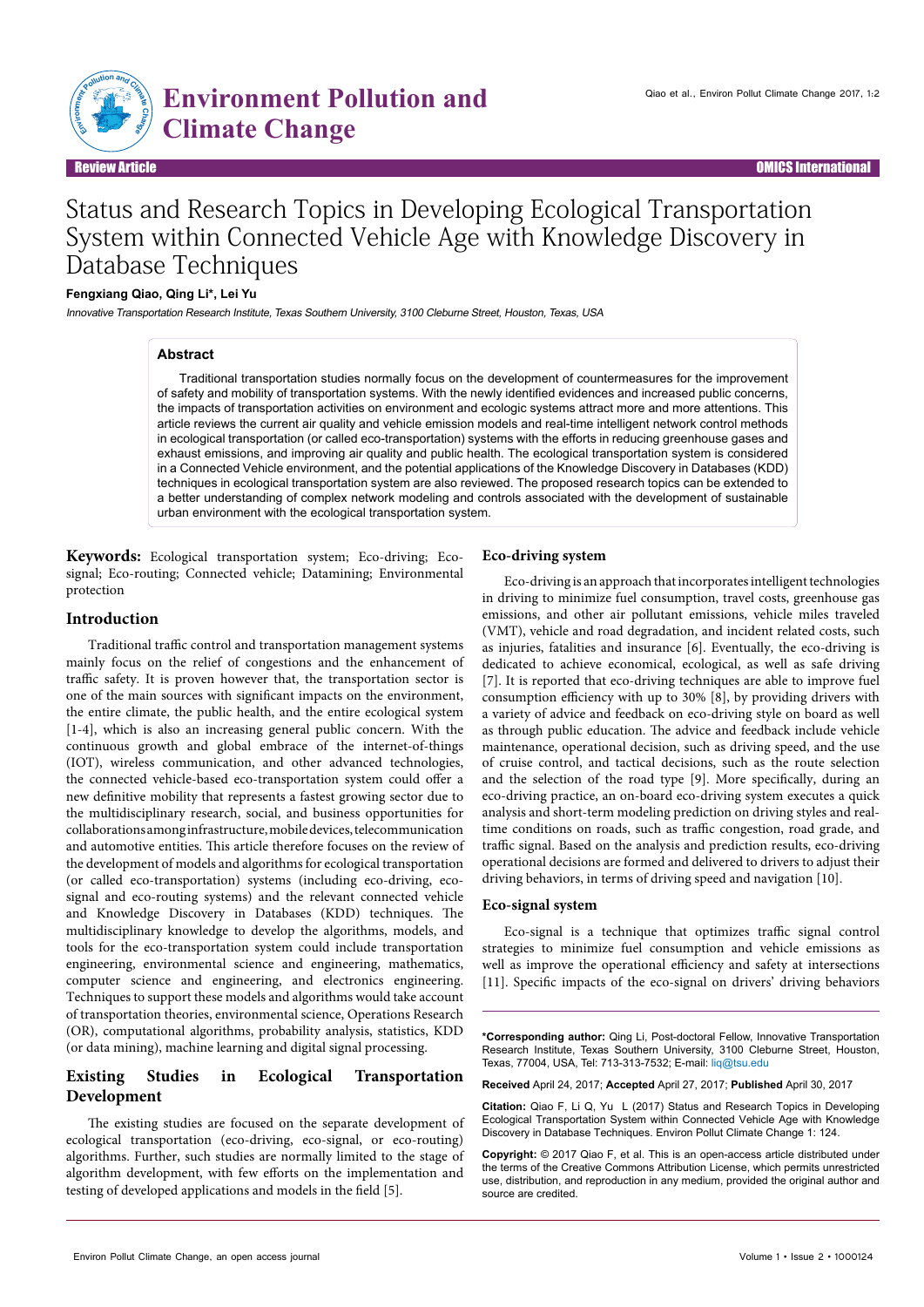**Citation:** Qiao F, Li Q, Yu L (2017) Status and Research Topics in Developing Ecological Transportation System within Connected Vehicle Age with Knowledge Discovery in Database Techniques. Environ Pollut Climate Change 1: 124.

are anticipated by microscopic traffic eco-signal models, which can simulate individual vehicle's driving patterns as well as interactions among vehicles in a very detailed manner. An optimal eco-driving pattern is recorded and recommended to drivers. The eco-signal models are often applied to signalized intersections, signal priority for freight and transit, connected eco-driving and wireless inductive/resonance charging. Many studies demonstrated that the performance of the eco-signal system is promising. For example, it was found that traffic signal synchronization could help drivers avoid a stop-and-go activity, thereby reducing waiting time by approximately 21%. Providing advices on eco-driving pattern can contribute to fuel consumption reduction by 20-25%. The eco-signal application can eliminate hard accelerations and deceleration maneuvers, resulting in reductions of 9% energy consumption, 18% carbon monoxide and 25% nitrogen oxides emissions [11].

#### **Eco-routing system**

Conventional routing choice models are mostly developed to shorten the travel time, such as Waze application [12], Google map [13] and GPS navigator [13]. In recent years, eco-routing is derived from the routing choice models to minimize total operating costs, including vehicle emissions, fuel consumption and travel time, for the same origin and destination. The eco-routing is a vehicle navigation strategy and was initially proposed. They developed an eco-routing based navigation system to instruct commuters to optimize their route selection, which were applied to 109 real journeys. It was found that 46% of the real journeys were optimized by the navigation system and an average of 8.2% fuel consumption was saved. Other studies demonstrated that slower arterial route and local road are beneficial to fuel consumption reductions. Researchers proposed an eco-routing model to approximate the impacts of major acceleration events associated lane changes and intersection idling. Results show that vehicle specification, especially weight and engine displacement, may affect the fuel consumption from eco-routing.

## **Connected Vehicle Technologies**

Connected Vehicles refer to the wireless connectivity that enables vehicles to communicate with internal and external environments [14], such as Vehicle-to-Vehicle (V2V), Vehicle-to-Road Infrastructure (V2R) and Vehicle-to-Internet (V2I). The wireless connectivity to vehicles was initially proposed to improve the safety and mobility of a transportation system, which annually bring about tremendous economic costs and environmental issues. It is reported that the congestions in 498 U.S. urban areas were equivalent to 121 billion loss in 2011 and 56 billion pounds extra carbon dioxide  $(CO_2)$  emissions, which are five times of the congestion costs and  $\mathrm{CO}_2$  emissions in 1982, respectively [15].

On the other hand, the demand for every faster mobile data in recent years also facilitates the application of connected vehicles. The U.S. government has been carrying out a Connected Vehicle program to test and evaluate the wireless connectivity technologies to cars, buses, trucks, trains, roads and other infrastructure, and smartphones and other devices [16]. In Western Europe, over one third of all circulating cars would be deployed with the connected vehicle technologies by 2016, which will grow to 90% by 2020 [17].

It is estimated that the connected vehicle program could prevent 592,000 crashes from occurring, and save 1,083 lives [16]. Further, twenty-eight percent of nation's greenhouse gas emissions could be reduced from the transportation sector [18]. Besides, the connected vehicle technologies could boost the development of autonomous vehicles, in which drivers are able to enjoy their travel time by reading e-books, watching movies or other in-vehicle entertainment activities.

Further, due to the deployment of the connected vehicle technology, 25 Gb of data could be generated and uploaded to the cloud hourly, forming a big database [17], which is a significant resource for various transportation related research, such as safety performance, roadway design and environmental and public health impact studies.

# **KDD Technology and Its Potential Applications in Developing Ecological Transportation System with Connected Vehicles**

The huge amount of data generated from different sources in autonomous and connected vehicle systems, could form the fundamental database needed for implementing eco-driving, ecosignal and eco-routing algorithms. The data include but not limited to the current geo-location of vehicles, destination, fuel level, number of passengers in vehicles, traffic control devices, weather, day of the week, road infrastructure, and existing incidents. For each single vehicle, a big portion of the data will be generated every second, thus the data must be managed and kept available to the systems that need it.

For example, it is estimated that each hour a connected vehicle, which may carry embedded mobile broadband chips and on-board computers, will generate a large amount of data that are about a dozen of high-definition movies and exceed the storage capacity of most smartphones today. Since the quantity of data may exceed the bandwidth capability of the current networks, the first big data challenge for connected vehicles to overcome is the sheer quantity of data. One way to address this is to transport less of the data over the network. It will be important to separate the data that can provide real insights from redundant and repetitive information. This requires that at least some of the data analytics be performed onboard the vehicle to find the important pieces of good quality information, and limit the amount of data transported. However, before conducting any data analytics, there must be an understanding of the data lifecycle, knowing which data must be kept and which data can be discarded after a certain period of time.

The relevant big data in urban transportation networks need to be smartly processed utilizing specific big data mining technologies and techniques such as crowdsourcing, cloud computing and federated database systems so that the transportation operators or private sector data service providers can be linked together in extracting values from the connected vehicle and traveler data in complex transportation network [19].

The KDD technology is sometimes called data mining, which is the process to analyze the data from different perspectives and summarize them into useful information for further processing [20]. In a connected vehicle environment, it is important to investigate the potential use of a third-party data broker. The development of data standards is also an important step, especially when the collection and management of the data are from different entities. Data mining approaches are essential so as to reduce the volume of connected vehicle and traveler data while keeping the most valuable information [19]. The big data mining approach can be applied to a wide range of data types and analytical challenges, and there is a great potential for transportation stakeholders to introduce the big data thinking concept into their current activities [21,22].